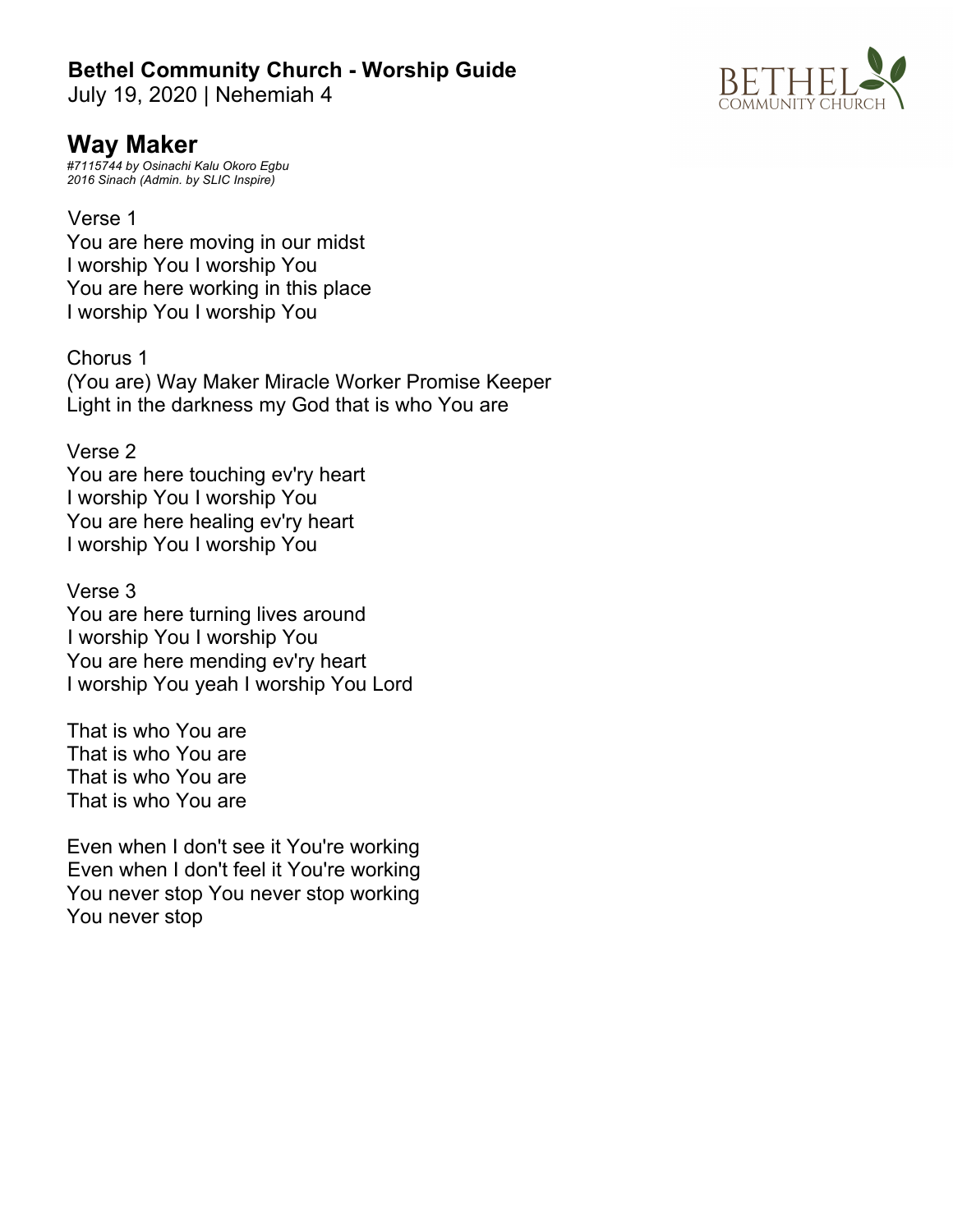## **Bethel Community Church - Worship Guide**

July 19, 2020 | Nehemiah 4



## **In Christ Alone**

*#3350395 by Keith Getty and Stuart Townend 2001 Thankyou Music*

## Verse 1

In Christ alone my hope is found, He is my light my strength my song This Cornerstone, this solid ground, firm through the fiercest drought and storm What heights of love, what depths of peace, when fears are stilled when strivings cease My comforter my all in all, here in the love of Christ I stand

## Verse 2

In Christ alone who took on flesh fullness of God in helpless babe This gift of love and righteousness scorned by the ones he came to save Til on that cross as Jesus died the wrath of God was satisfied For every sin on Him was laid, here in the death of Christ I live

## Verse 3

There in the ground His body lay, light of the world by darkness slain Then bursting forth in glorious day, up from the grave he rose again And as He stands in victory, sin's curse has lost its grip on me For I am His and He is mine, bought with the precious blood of Christ

### Verse 4

No guilt in life no fear in death, this is the power of Christ in me From life's first cry to final breath Jesus commands my destiny No power of hell no scheme of man can ever pluck me from his hand Till he returns or calls me home, here in the power of Christ I'll stand

# **Reading – Psalm 46**

**Prayer – Nehemiah 1**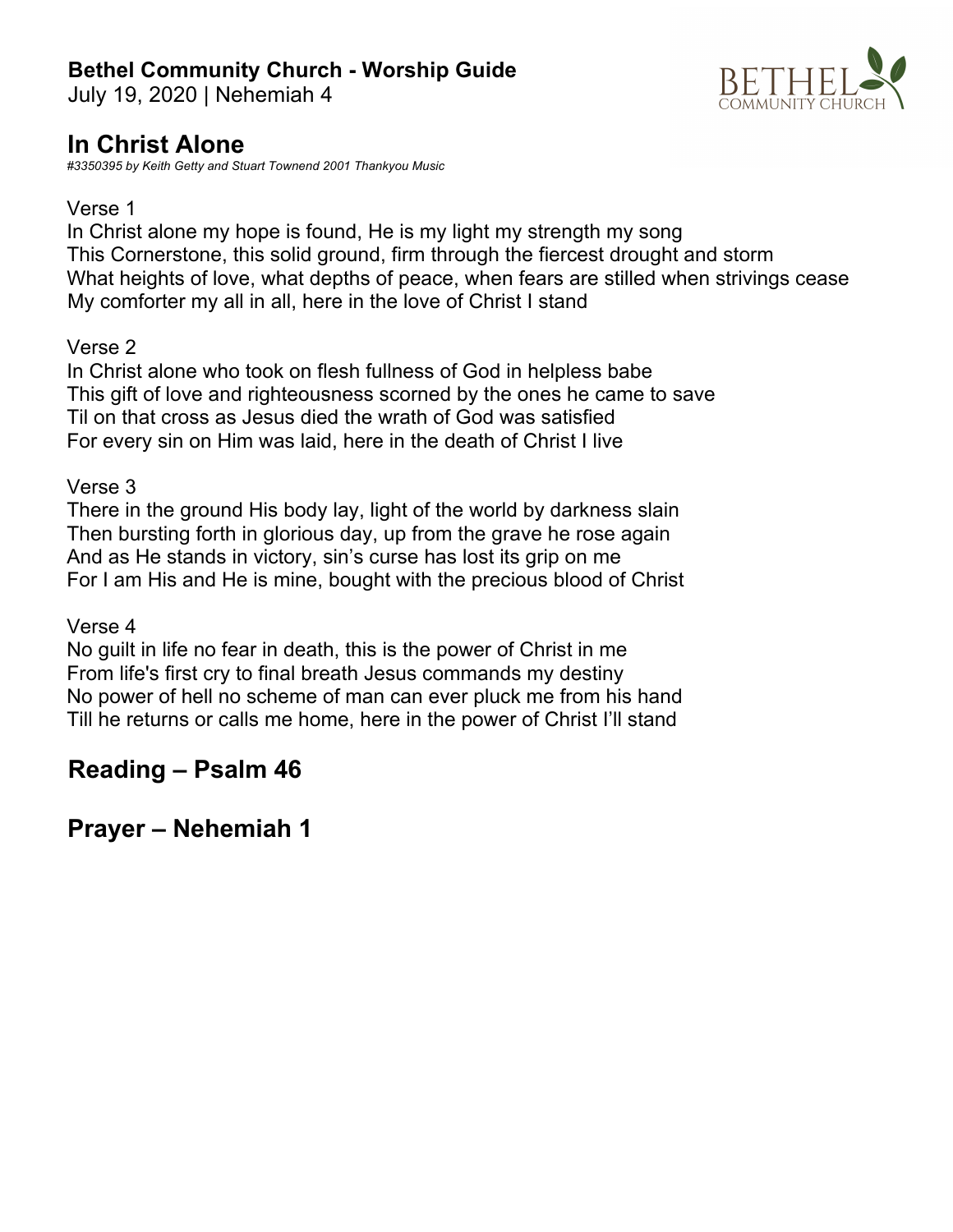July 19, 2020 | Nehemiah 4



# **Yet Not I But Through Christ In Me**

*#7121852 by Jonny Robinson, Michael Farren, and Rich Thompson 2018 CityAlight Music and Remaining portion is unaffiliated*

Verse 1

What gift of grace is Jesus my redeemer, there is no more for heaven now to give He is my joy my righteousness and freedom, my steadfast love my deep and boundless peace To this I hold my hope is only Jesus, for my life is wholly bound to his Oh how strange and divine I can sing all is mine, yet not I but through Christ in me

### Verse 2

The night is dark but I am not forsaken, for by my side the Saviour he will stay I labour on in weakness and rejoicing, for in my need his power is displayed To this I hold my Shepherd will defend me, through the deepest valley he will lead Oh the night has been won and I shall overcome, yet not I but through Christ in me

### Verse 3

No fate I dread I know I am forgiven, the future sure the price it has been paid For Jesus bled and suffered for my pardon, and he was raised to overthrow the grave To this I hold my sin has been defeated, Jesus now and ever is my plea Oh the chains are released I can sing I am free, yet not I but through Christ in me

### Verse 4

With every breath I long to follow Jesus, for he has said that he will bring me home And day by day I know he will renew me, until I stand with joy before the throne To this I hold my hope is only Jesus, all the glory evermore to him When the race is complete still my lips shall repeat, yet not I but through Christ in me

# **Reading – Nehemiah 4**

# **Message – "Resolve through Remembrance"**

from Pastor Cris Harper